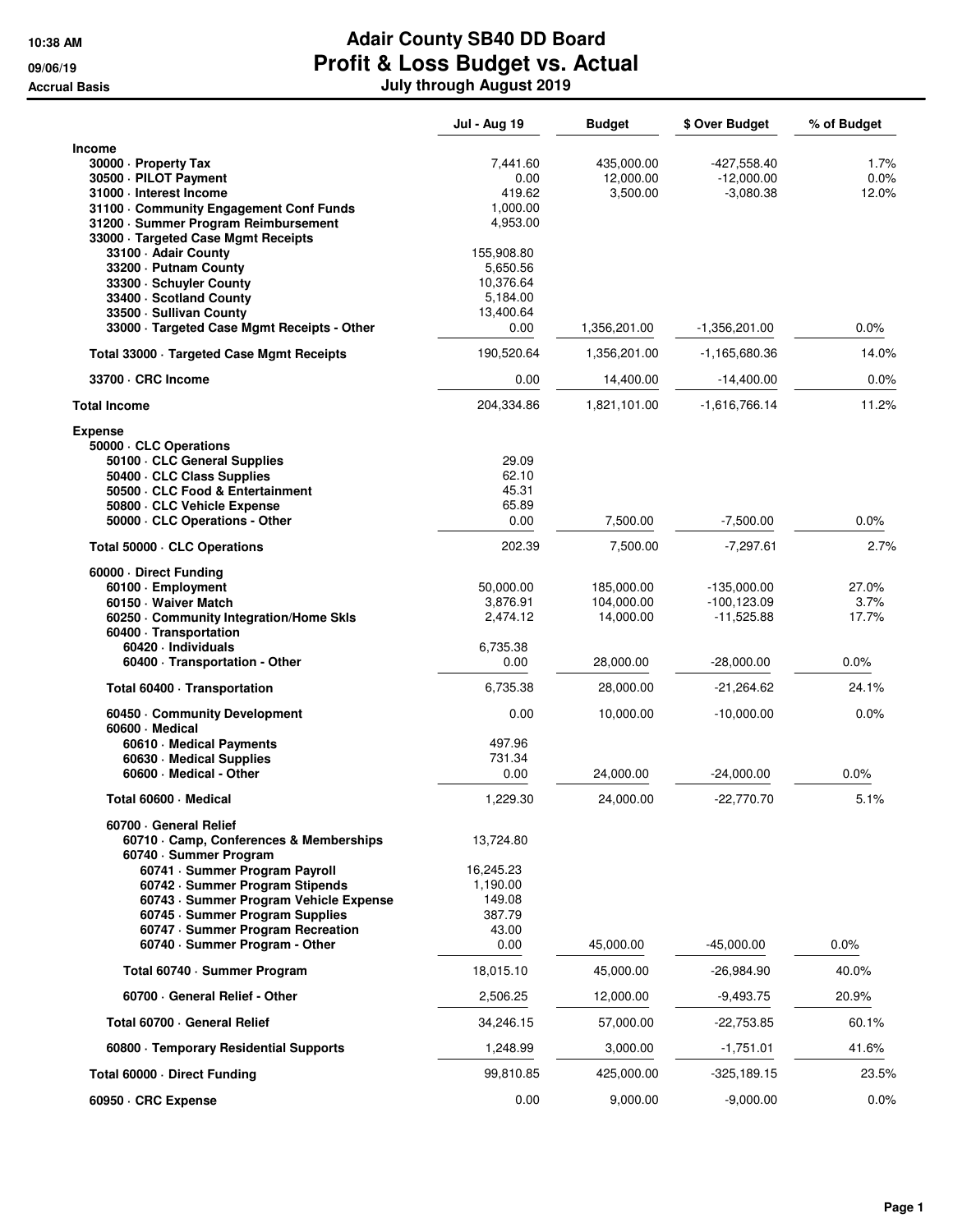|                                                                                                                                                                                                                                                                                  | Jul - Aug 19                                                                     | <b>Budget</b>                               | \$ Over Budget                                          | % of Budget                  |
|----------------------------------------------------------------------------------------------------------------------------------------------------------------------------------------------------------------------------------------------------------------------------------|----------------------------------------------------------------------------------|---------------------------------------------|---------------------------------------------------------|------------------------------|
| 61000 · Funding to Other Counties<br>61100 - Funding to Putnam County<br>61200 · Funding to Schuyler County<br>61300 - Funding to Scotland County<br>61400 · Funding to Sullivan County<br>61000 · Funding to Other Counties - Other                                             | 341.08<br>6,215.80<br>653.22<br>3,099.74<br>0.00                                 | 35,000.00                                   | $-35,000.00$                                            | 0.0%                         |
| Total 61000 · Funding to Other Counties                                                                                                                                                                                                                                          | 10,309.84                                                                        | 35,000.00                                   | -24,690.16                                              | 29.5%                        |
| 80000 · Programming - Indirect<br>80500 - Accreditation<br>81000 · Board Expense<br>82000 Governmental Relations<br>83000 Conferences/Workshops<br>83200 - Conferences/Workshop-CLC<br>83310 Community Engagement Conference<br>83000 · Conferences/Workshops - Other            | 0.00<br>0.00<br>0.00<br>10.00<br>1,000.00<br>0.00                                | 10,000.00<br>2,000.00<br>500.00<br>5,750.00 | $-10,000.00$<br>$-2,000.00$<br>$-500.00$<br>$-5,750.00$ | 0.0%<br>0.0%<br>0.0%<br>0.0% |
| Total 83000 · Conferences/Workshops                                                                                                                                                                                                                                              | 1,010.00                                                                         | 5,750.00                                    | $-4,740.00$                                             | 17.6%                        |
|                                                                                                                                                                                                                                                                                  | 0.00                                                                             | 50,000.00                                   |                                                         | 0.0%                         |
| 83500 Depreciation Expense                                                                                                                                                                                                                                                       |                                                                                  |                                             | $-50,000.00$                                            |                              |
| 84000 Dues and Memberships<br>85000 · Employee Travel<br>70400 · TCM Admin Mileage<br>71150 · TCM Adair Mileage<br>72150 · TCM Putnam Mileage<br>73150 · TCM Schuyler Mileage<br>74150 · TCM Scotland Mileage<br>75150 · TCM Sullivan Mileage<br>85000 · Employee Travel - Other | 350.00<br>535.53<br>1,389.66<br>282.46<br>290.00<br>168.20<br>829.98<br>1,474.77 | 4,000.00<br>30,000.00                       | $-3,650.00$<br>$-28,525.23$                             | 8.8%<br>4.9%                 |
| Total 85000 · Employee Travel                                                                                                                                                                                                                                                    | 4,970.60                                                                         | 30,000.00                                   | $-25,029.40$                                            | 16.6%                        |
| 86000 · Insurance                                                                                                                                                                                                                                                                | 0.00                                                                             | 26,000.00                                   | $-26,000.00$                                            | 0.0%                         |
| 87000 · Office Expenses<br>87100 Office Supplies<br>87110 Office Supplies-Country Club<br>87120 Office Supplies-McPherson<br>87100 - Office Supplies - Other                                                                                                                     | 84.23<br>964.91<br>0.00                                                          | 8,000.00                                    | $-8,000.00$                                             | 0.0%                         |
| Total 87100 · Office Supplies                                                                                                                                                                                                                                                    | 1,049.14                                                                         | 8,000.00                                    | $-6,950.86$                                             | 13.1%                        |
| 87200 Dostage<br>87210 · Postage-General<br>87220 · Postage-TCM<br>87200 · Postage - Other                                                                                                                                                                                       | 242.00<br>110.00<br>0.00                                                         | 2,000.00                                    | $-2,000.00$                                             | 0.0%                         |
| Total 87200 · Postage                                                                                                                                                                                                                                                            | 352.00                                                                           | 2,000.00                                    | $-1,648.00$                                             | 17.6%                        |
| 87300 Advertising/Marketing                                                                                                                                                                                                                                                      | 110.00                                                                           | 3,000.00                                    | $-2,890.00$                                             | 3.7%                         |
| 87400 Copier<br>87420 · Copier-McPherson<br>87400 · Copier - Other                                                                                                                                                                                                               | 969.91<br>0.00                                                                   | 4,500.00                                    | $-4,500.00$                                             | 0.0%                         |
| Total 87400 · Copier                                                                                                                                                                                                                                                             | 969.91                                                                           | 4,500.00                                    | $-3,530.09$                                             | 21.6%                        |
| 87450 · Employee Retention/Appreciation<br>87700 · Building Maintenance<br>87710 - Janitorial<br>87711 · Janitorial-Country Club<br>87712 · Janitorial-McPherson                                                                                                                 | 114.86<br>1,080.10<br>2,529.79                                                   | 3,500.00                                    | $-3,385.14$                                             | 3.3%                         |
| Total 87710 · Janitorial                                                                                                                                                                                                                                                         | 3,609.89                                                                         |                                             |                                                         |                              |
| 87720 · Lawn Care<br>87721 Lawn Care-Country Club<br>87722 · Lawn Care-McPherson                                                                                                                                                                                                 | 350.00<br>105.00                                                                 |                                             |                                                         |                              |
| Total 87720 · Lawn Care                                                                                                                                                                                                                                                          | 455.00                                                                           |                                             |                                                         |                              |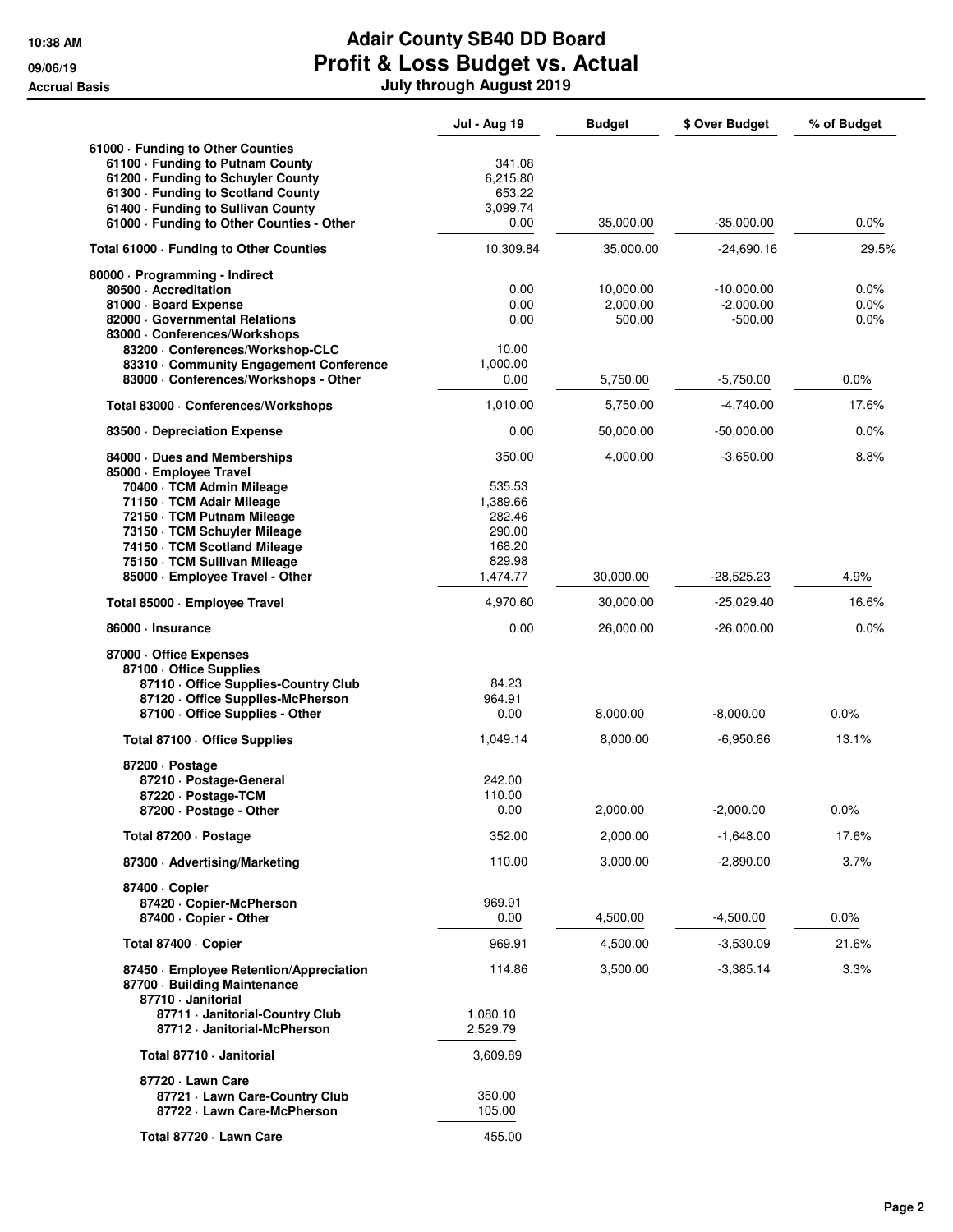|                                                          | <b>Jul - Aug 19</b>    | <b>Budget</b> | \$ Over Budget  | % of Budget |
|----------------------------------------------------------|------------------------|---------------|-----------------|-------------|
| 87700 · Building Maintenance - Other                     | 0.00                   | 20,000.00     | $-20,000.00$    | $0.0\%$     |
| Total 87700 · Building Maintenance                       | 4,064.89               | 20,000.00     | $-15,935.11$    | 20.3%       |
| 87800 · Software & Technology                            |                        |               |                 |             |
| 87820 · Soft & Tech-McPherson                            | 8,632.00               |               |                 |             |
| 87800 · Software & Technology - Other                    | 8,020.00               | 55,000.00     | -46,980.00      | 14.6%       |
| Total 87800 · Software & Technology                      | 16,652.00              | 55,000.00     | $-38,348.00$    | 30.3%       |
| Total 87000 · Office Expenses                            | 23,312.80              | 96,000.00     | -72,687.20      | 24.3%       |
| 87500 · Personnel                                        |                        |               |                 |             |
| 51000 · CLC Personnel<br>51100 CLC Center Salary Expense | 11,180.93              |               |                 |             |
| Total 51000 · CLC Personnel                              | 11,180.93              |               |                 |             |
|                                                          |                        |               |                 |             |
| 66000 · Payroll Expenses<br>66500 · Salary Sick          | 3,532.38               |               |                 |             |
| 66700 · Salary Vacation                                  | 9,436.16               |               |                 |             |
| 66000 · Payroll Expenses - Other                         | 12,969.09              |               |                 |             |
| Total 66000 · Payroll Expenses                           | 25,937.63              |               |                 |             |
| 70300 · TCM Admin Salary                                 | 20,257.51              |               |                 |             |
| 71110 · TCM Adair Salary Expense                         | 52,262.47              |               |                 |             |
| 71115 · TCM Adair Overtime                               | 145.77                 |               |                 |             |
| 72110 · TCM Putnam Salary Expense                        | 3,547.74               |               |                 |             |
| 73110 · TCM Schuyler Salary Expense                      | 5,494.44               |               |                 |             |
| 74110 · TCM Scotland Salary Expense                      | 2,156.50               |               |                 |             |
| 75110 · TCM Sullivan Salary Expense                      | 8,073.38               |               |                 |             |
| 87510 · Salary Expense<br>87540 · Employee Benefits      | 25,758.52<br>44,254.49 |               |                 |             |
| 87550 Unemployment Tax                                   | 276.52                 |               |                 |             |
| 87500 - Personnel - Other                                | 0.00                   | 1,233,127.23  | $-1,233,127.23$ | 0.0%        |
| Total 87500 · Personnel                                  | 199,345.90             | 1,233,127.23  | -1,033,781.33   | 16.2%       |
| 88000 · Professional Services                            |                        |               |                 |             |
| 88100 · Audit                                            | 0.00                   | 3,900.00      | $-3,900.00$     | 0.0%        |
| 88200 · Legal Services                                   | 0.00                   | 2,000.00      | $-2,000.00$     | 0.0%        |
| 88300 · Consulting                                       | 0.00                   | 1,000.00      | $-1,000.00$     | $0.0\%$     |
| Total 88000 · Professional Services                      | 0.00                   | 6,900.00      | $-6,900.00$     | 0.0%        |
| 88500 Training                                           |                        |               |                 |             |
| 76000 · TCM Training                                     | 97.76                  |               |                 |             |
| 88500 · Training - Other                                 | 897.03                 | 15,000.00     | $-14, 102.97$   | 6.0%        |
| Total 88500 Training                                     | 994.79                 | 15,000.00     | -14,005.21      | 6.6%        |
| 89000 Utilities                                          |                        |               |                 |             |
| 89100 - Electricity                                      |                        |               |                 |             |
| 89110 - Electricity-Country Club                         | 301.26                 |               |                 |             |
| 89130 · Electricity-314 E McPherson                      | 513.28                 |               |                 |             |
| 89100 - Electricity - Other                              | 0.00                   | 7,000.00      | $-7,000.00$     | 0.0%        |
| Total 89100 · Electricity                                | 814.54                 | 7,000.00      | -6,185.46       | 11.6%       |
| 89200 · Gas                                              |                        |               |                 |             |
| 89210 Gas-Country Club                                   | 35.48                  |               |                 |             |
| 89220 Gas-McPherson                                      | 70.96                  |               |                 |             |
| 89200 · Gas - Other                                      | 0.00                   | 2,500.00      | $-2,500.00$     | $0.0\%$     |
| <b>Total 89200 · Gas</b>                                 | 106.44                 | 2,500.00      | $-2,393.56$     | 4.3%        |
| 89300 · Trash                                            |                        |               |                 |             |
| 89310 · Trash-Country Club                               | 182.99                 |               |                 |             |
| 89320 · Trash-McPherson                                  | 137.59                 |               |                 |             |
| 89300 · Trash - Other                                    | 0.00                   | 2,000.00      | $-2,000.00$     | 0.0%        |
| Total 89300 · Trash                                      | 320.58                 | 2,000.00      | $-1,679.42$     | 16.0%       |